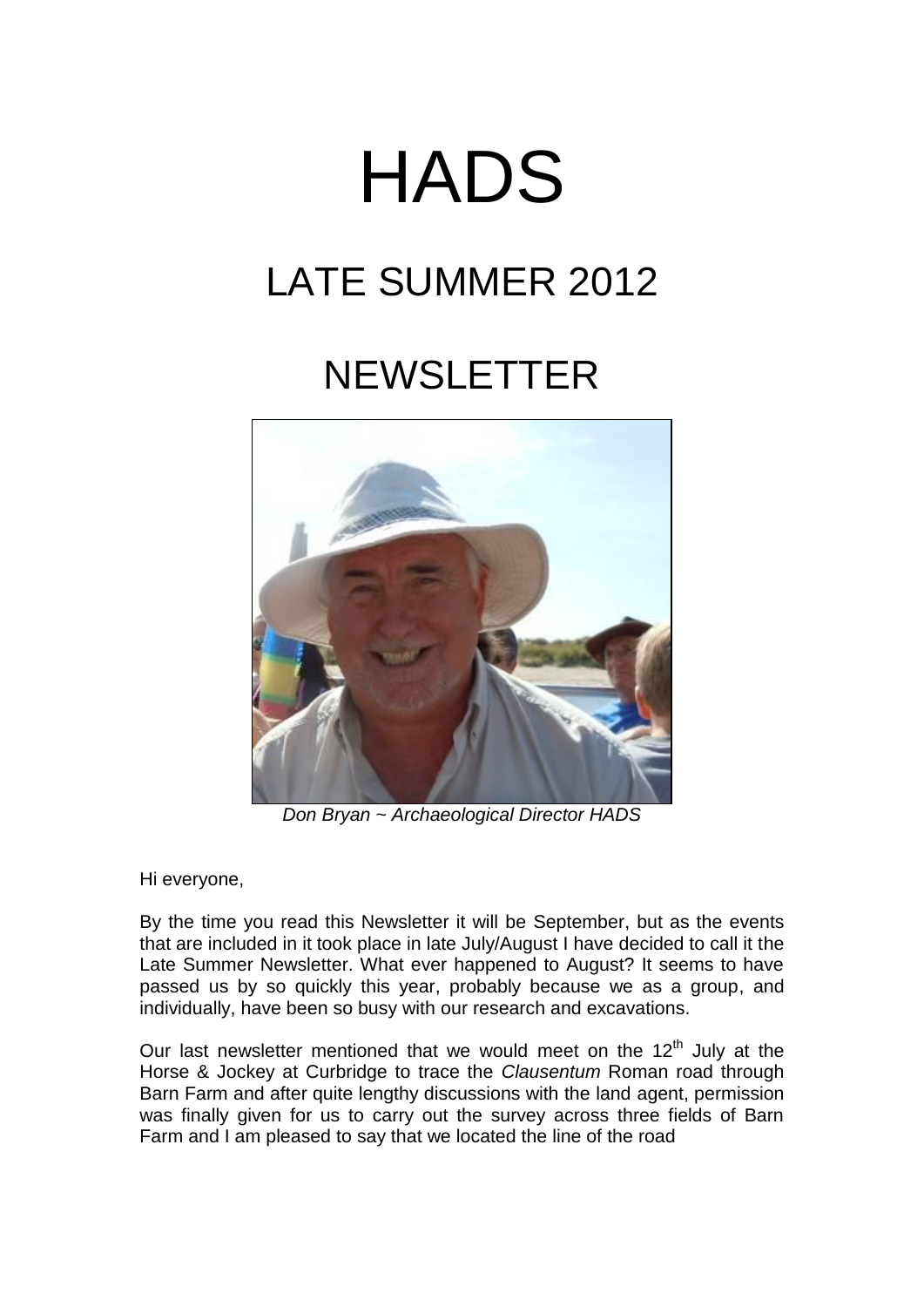

*Members at Barn Farm ~ Curbridge on the* Clausentum *road*

### HENGISTBURY HEAD FIELD TRIP

As part of the Festival of Archaeology several members of HADS visited Hengistbury Head on Sunday 22<sup>nd</sup> July. Don led this event and explained the importance of the site. Hengistbury Head is now only about a half the size it used to be due to coastal erosion. The Iron Age coastline would have been about four hundred metres further out than it is today.

The headland has been the site of human habitation for thousands of years and a hunter-gatherers site, dating back to the Palaeolithic period, has been excavated. There have been several large scale excavations on the headland over the years which have revealed just how important the site was in the Iron Age. It was once one of the most important Iron Age ports in Southern Britain. Vast buildings of this period have been located through excavation. Along with the port a large settlement existed alongside.

Artefacts discovered during the excavations show that it was a large trading port with goods coming in from Roman Gaul as well as Wales, Cornwall and Devon. The smelting of ore and the manufacture of iron objects appears to have been a major industry as too was silver and gold working. It appears that the site was abandoned not long after the Romans arrived in 43AD when they built a new port at Hamworthy.





*Clear blue skies at a very busy Mudeford Quay*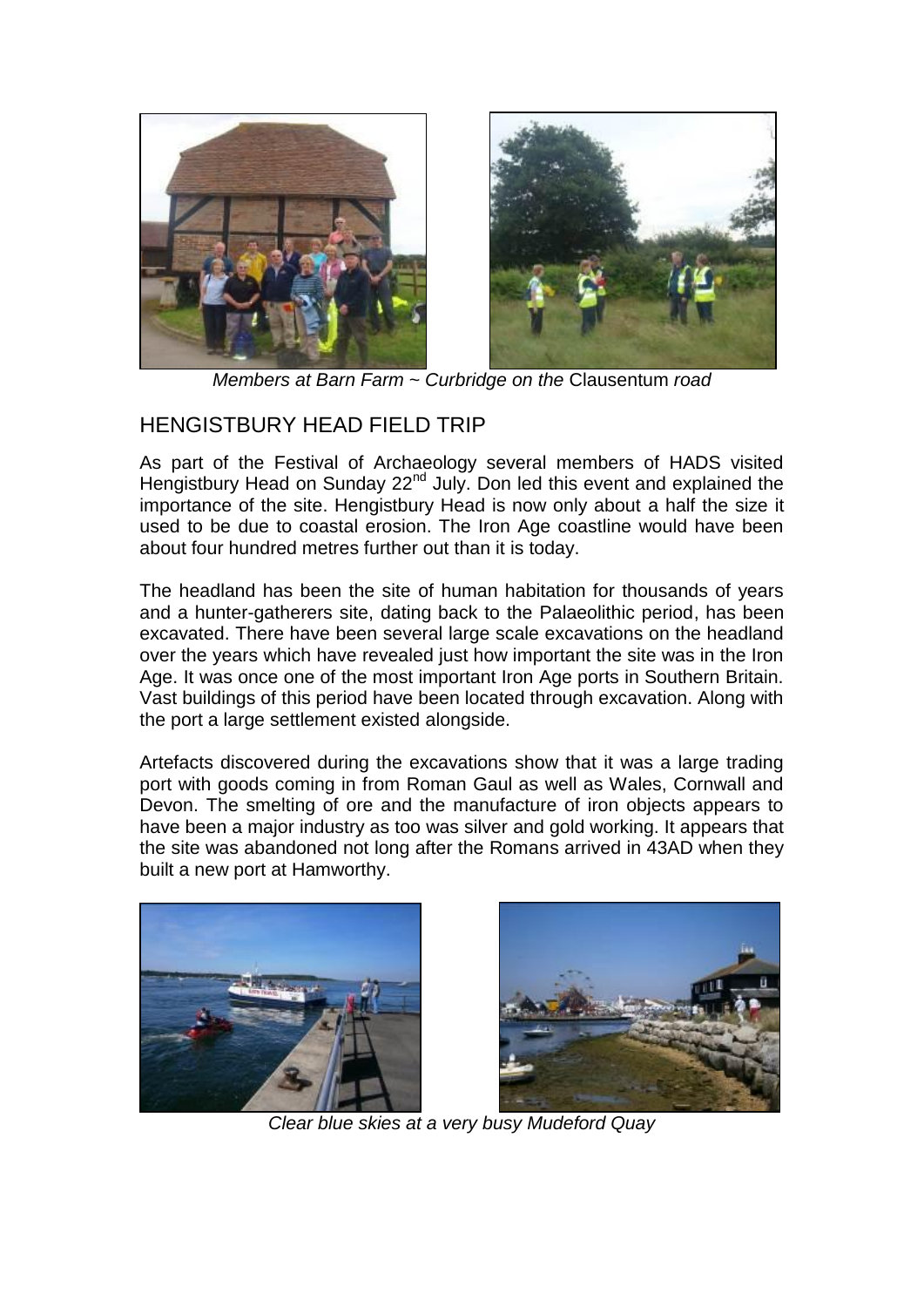

*A far more tranquil scene on Hengistbury Head*





*Don explaining the archaeology of Hengistbury Head*



*What a merry bunch!*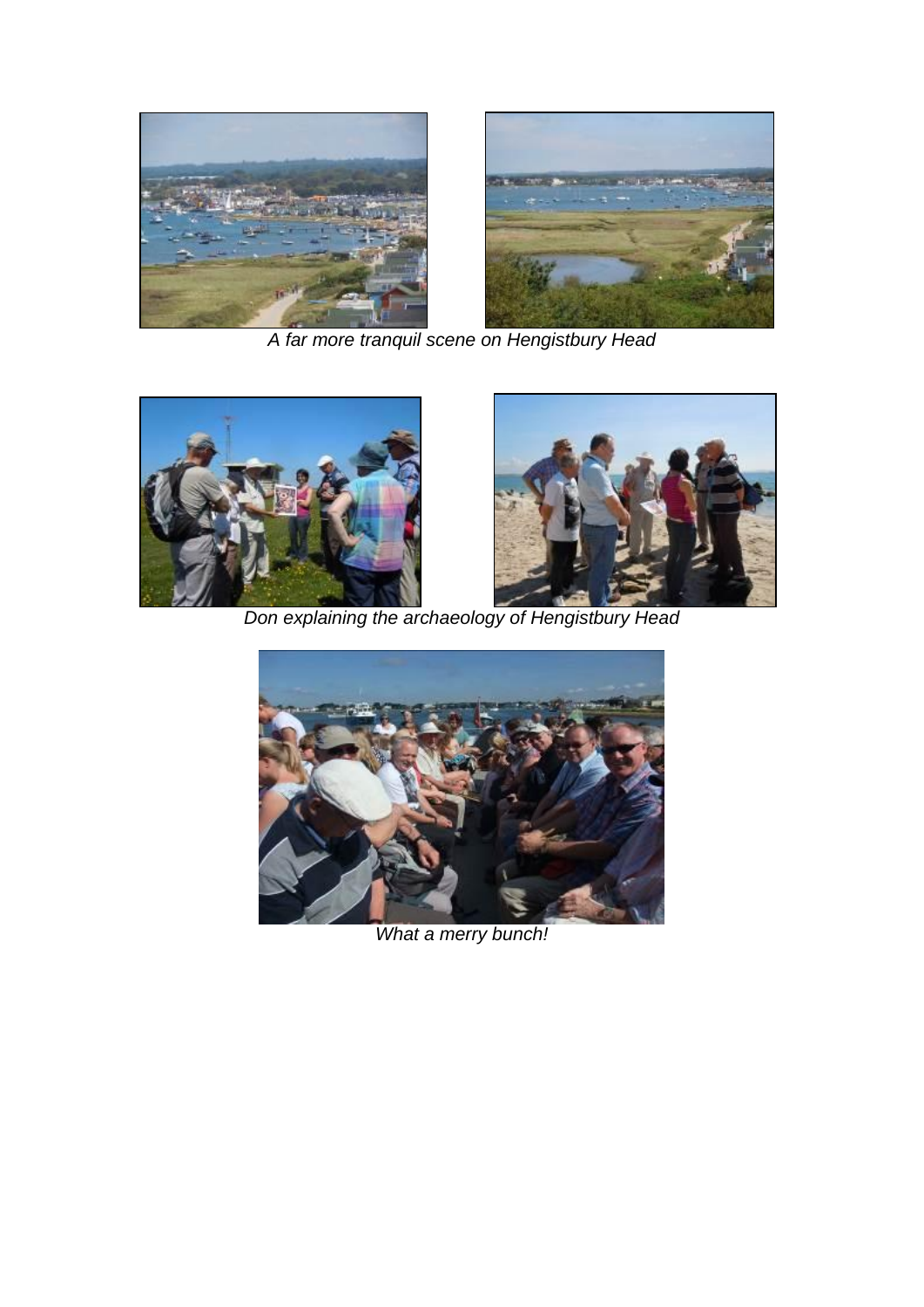# MANOR FARM TO CURBRIDGE 26TH JULY



*An intrepid band of explorers*

In the morning we were able to trace the *Clausentum* road from Manor Farm to the banks of the River Hamble where fragments of Roman brick and tile could be found in the mud. A section of the road excavated many years ago could still be recognised in the bank of the river. This crossing point of the Hamble has been a focus for many people over the years.



*Site of the River Hamble crossing point (Manor Farm side)*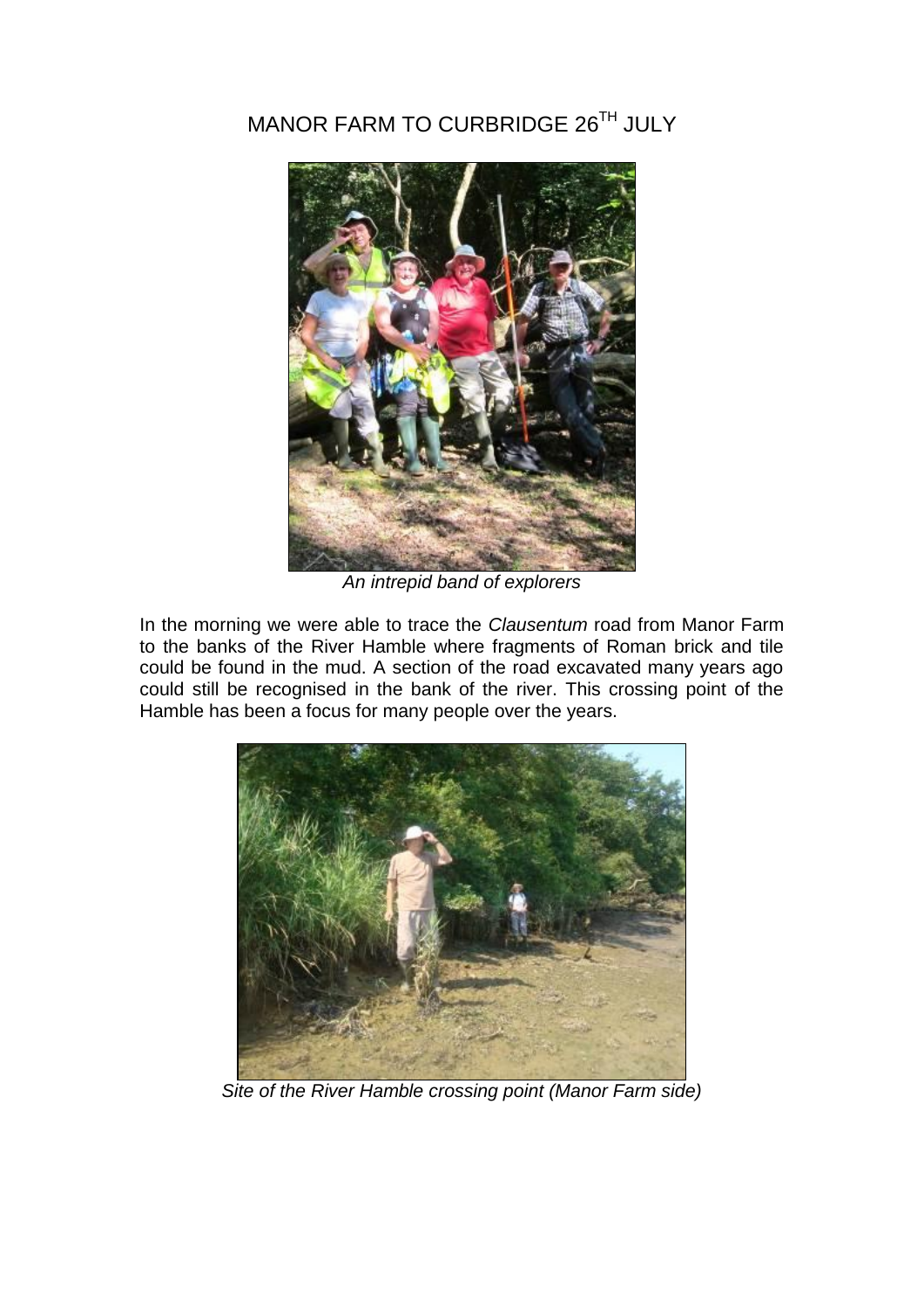

*Ray standing on a possible Roman quay with the line of the Roman road to Wickham on the ridge behind him*



*A well-earned pub lunch*

After lunch we were able to continue our research on the Curbridge side of the River Hamble where we easily located the Roman road as it followed a natural ridge climbing up from the river crossing and heading towards Barn Farm where we had located the route a week earlier.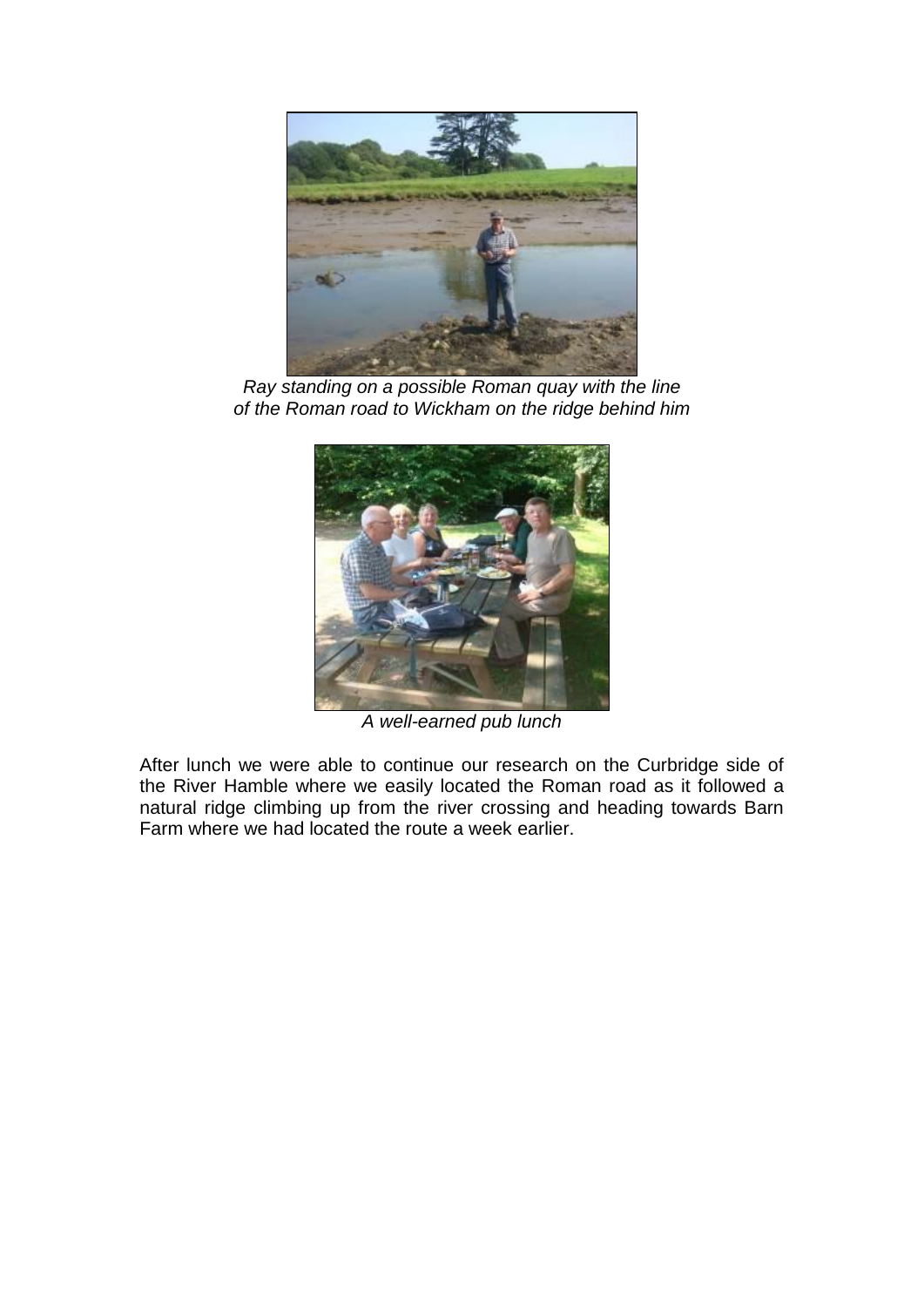WARG's BIG DIG

A few members of HADS took part on the excavation of St Elizabeth's Chapel site to the south of Winchester College. Don was given the job of being the Trench Supervisor of Trench 12 for the first ten days of the dig. This trench was put across the whole width of the chapel and many interesting features were observed including three graves and the bases of possible chancel arches and two altar bases!

(For more information, have a look at [www.warg.org.uk\)](http://www.warg.org.uk/)



*Trench 12 ~ St Elizabeth's Chapel*

#### WALPOLE HIGHWAY – WISBECH

Several members of HADS assisted on this BSD Archaeological Dowsing Group survey on the Medieval Moated Site at Walpole Highway near Wisbech. It was arranged that a "phased survey" of the site took place. This led to the discovery that the moated site had had a long history of occupation, with an Iron Age enclosure, a Roman trackway, Saxon (Angle) dwellings and at least two phases of buildings dating to the  $12<sup>th</sup>$  and  $13<sup>th</sup>$  centuries. This proved to be a valuable exercise and one that may be repeated on other sites in the future.



*Some members of HADS at the BSD ADG event at Wisbech*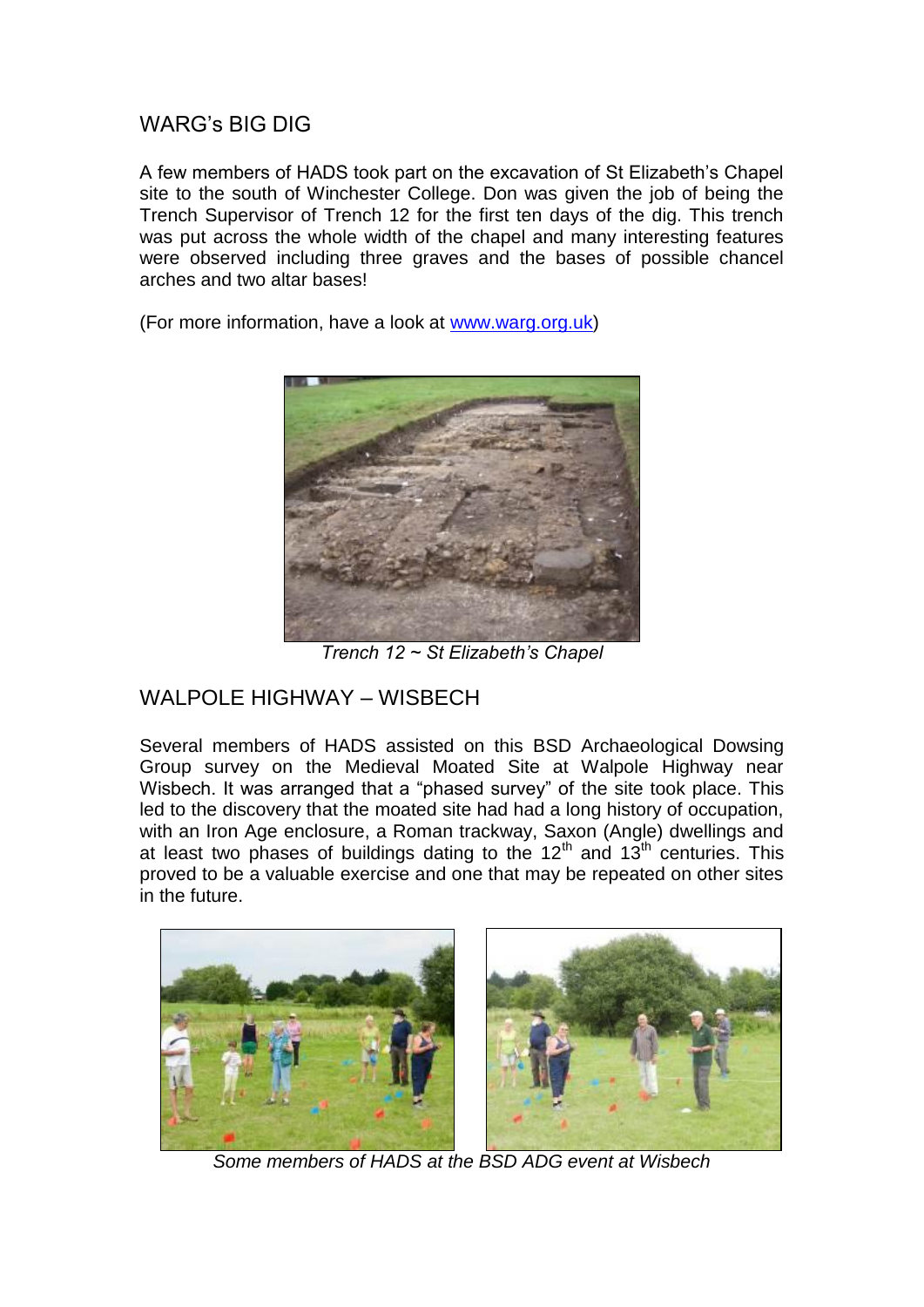## BELINUS LINE SURVEY AT TITCHFIED

On the 15<sup>th</sup> August members gathered at Titchfield church to discover where the Belinus Line passes through the church-yard. This was located along with at least two spiral forms of energy. The line was also searched for at Titchfield Haven with mixed and confusing results as there seems to be several lines crossing to the Isle of Wight. Further research will be continued here.

We were pleased to welcome Sue Colley who joined us on this occasion.



*HADS at Titchfield*



*Sunset at Titchfield Haven*

## IBM HURSLEY PARK 18<sup>th</sup> & 19<sup>th</sup> August

This weekend was scheduled as a training exercise and was meant to be held at St Cross, but due to difficulties at St Cross we had to change our plans and were very fortunate to have the opportunity to dowse on the south lawn of Hursley House looking for the remains of the Great Lodge, the home of Richard Cromwell and his family for many years.

We were fortunate that Len Peach, an ex – IBM employee and a dedicated local historian gave us an introduction to the site and implied that the "parchmarks" sometimes visible under the south lawn may in fact be the foundations of "The Old Lodge" which was constructed in the  $14<sup>th</sup>$  century.

A 10 metre grid was set up on the Saturday morning and work commenced on dowsing for the foundations of the structures with excellent results being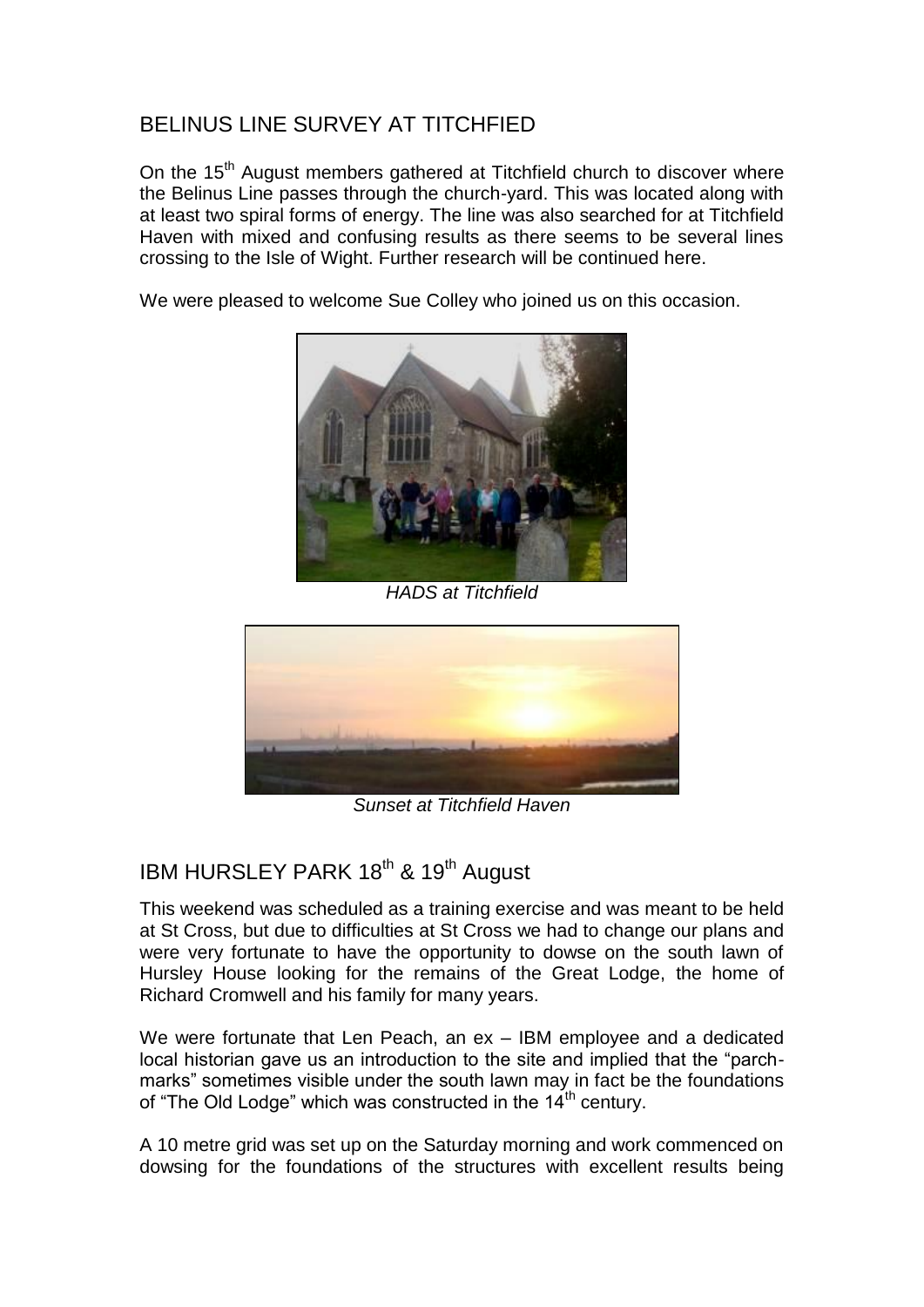achieved. On the Sunday we had the opportunity to have a guided tour of the house in the morning whilst in the afternoon we were able to finish the drawing up of our results.

I would wish to thank all members who participated in this event and produced some fine drawing which Ray Davies will digitalise for a report on our results. The staff at IBM could not have been more helpful, they too would wish to know what lies under the south lawn!

We may have the chance for a return visit.



*Marking out the site of structures under the south lawn and the view from the roof of Hursley House.*

AND FINALLY: -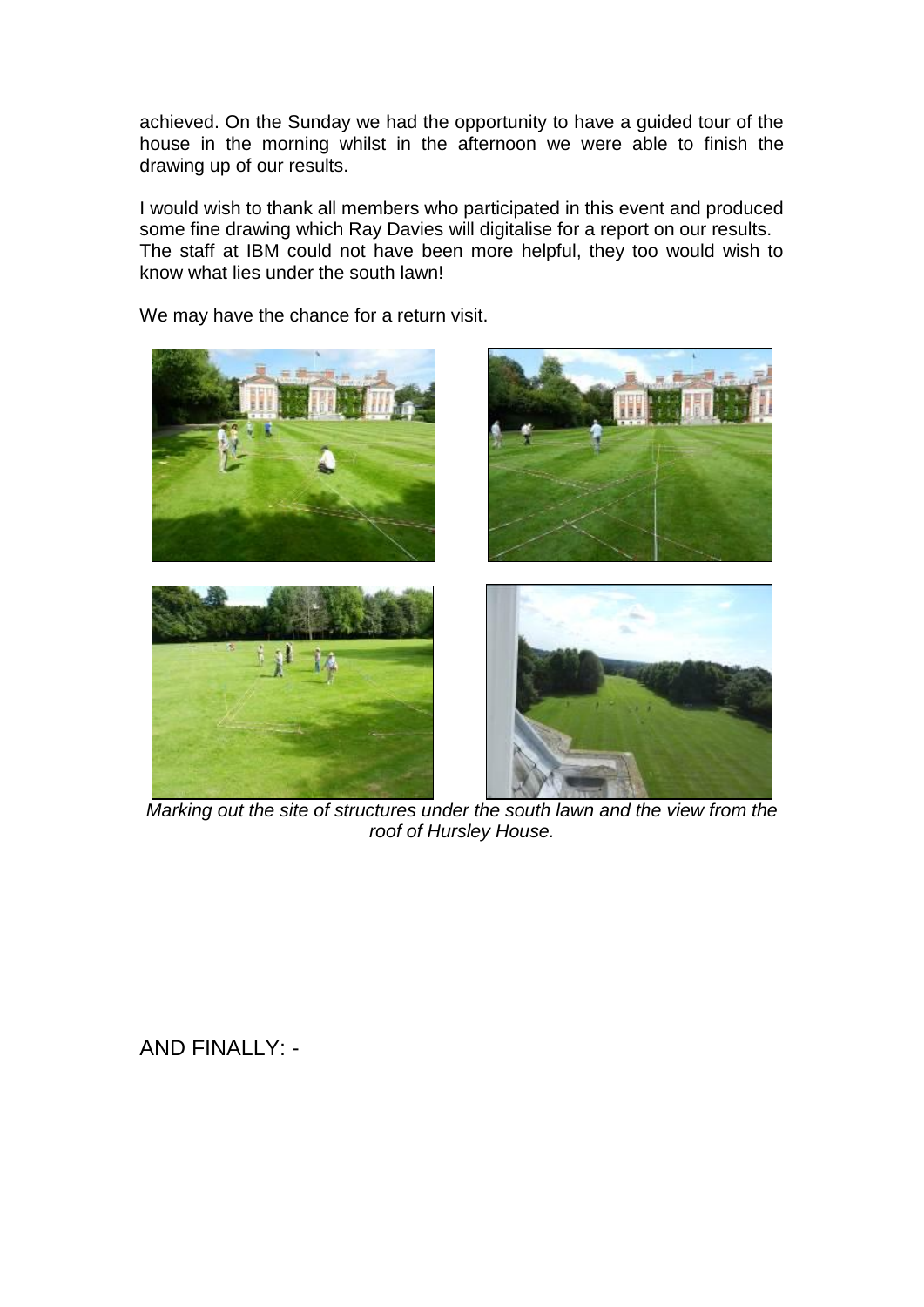

August 24<sup>th</sup> – 26th

Our last event for August was at Coldharbour Farm, Titchfield Lane, Wickham where Mr Tom Houghton had given HADS permission to carry out a survey on two sites. The first, to the west of Coldharbour Farm was a vast field, too large to contemplate setting up a grid but one of high potential being on the site where two Roman roads converge and the location of possible Roman buildings.

On the Friday morning, the Roman road from Bitterne was identified and it soon became apparent that the route from Bitterne and that from Winchester did not converge in the targeted field but in the field to the east of Coldharbour Farm.

On the Saturday it was decided to trace the Winchester Road across the landscape and to carry out a large field-walking exercise. This proved to be of great interest as many Roman tile fragments were discovered in two locations in the large west field, one on the ridge nearest the road and the other close to woodland quite a distance away.



*Field-walking on the west field*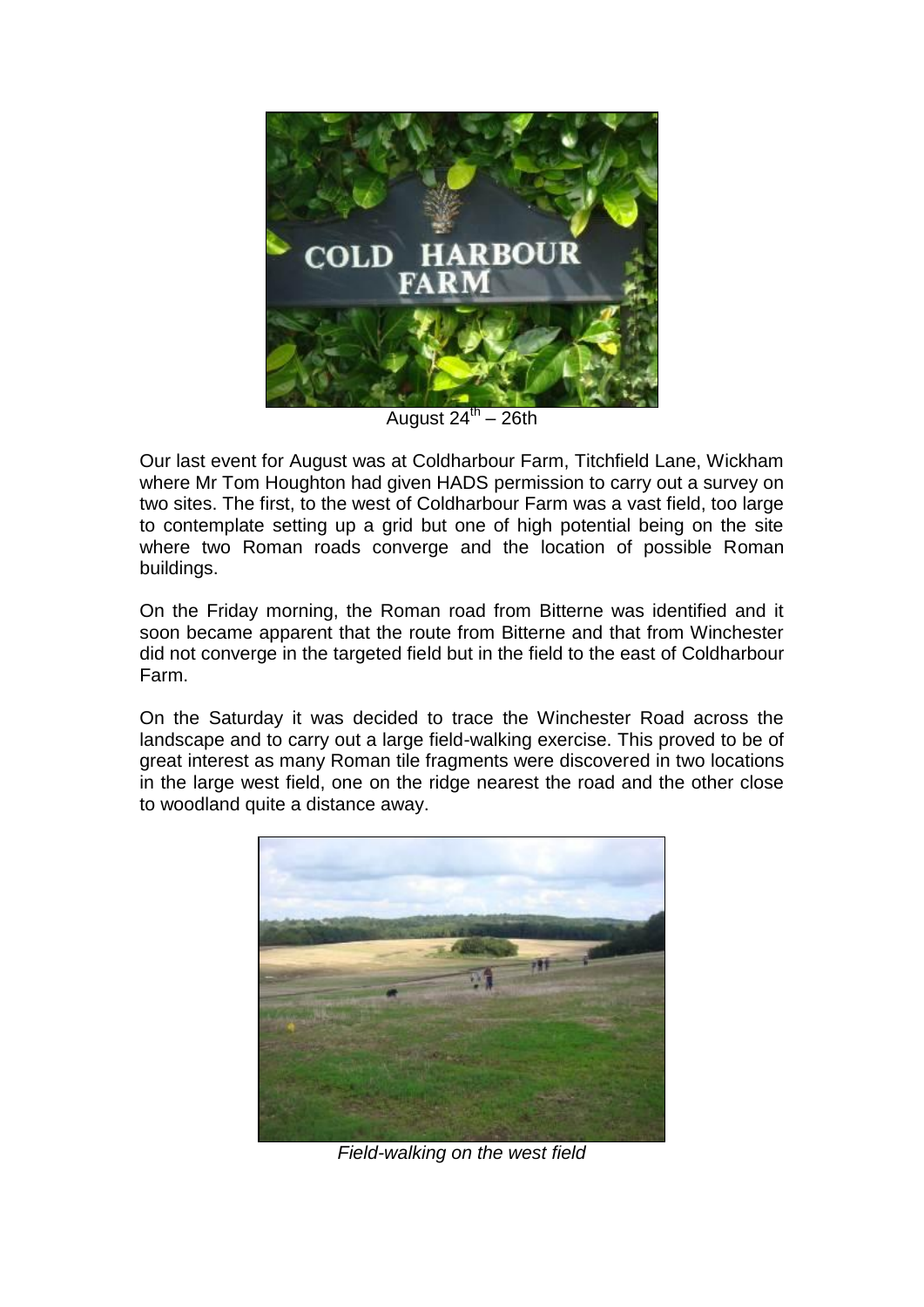On the Sunday we concentrated our efforts in finding out where the two routes did converge in the east field. It appears that the two routes do converge very close to the boundary of Coldharbour Farm and Park Place.





*On the Winchester Roman road ~ east field*



*What is she doing?*